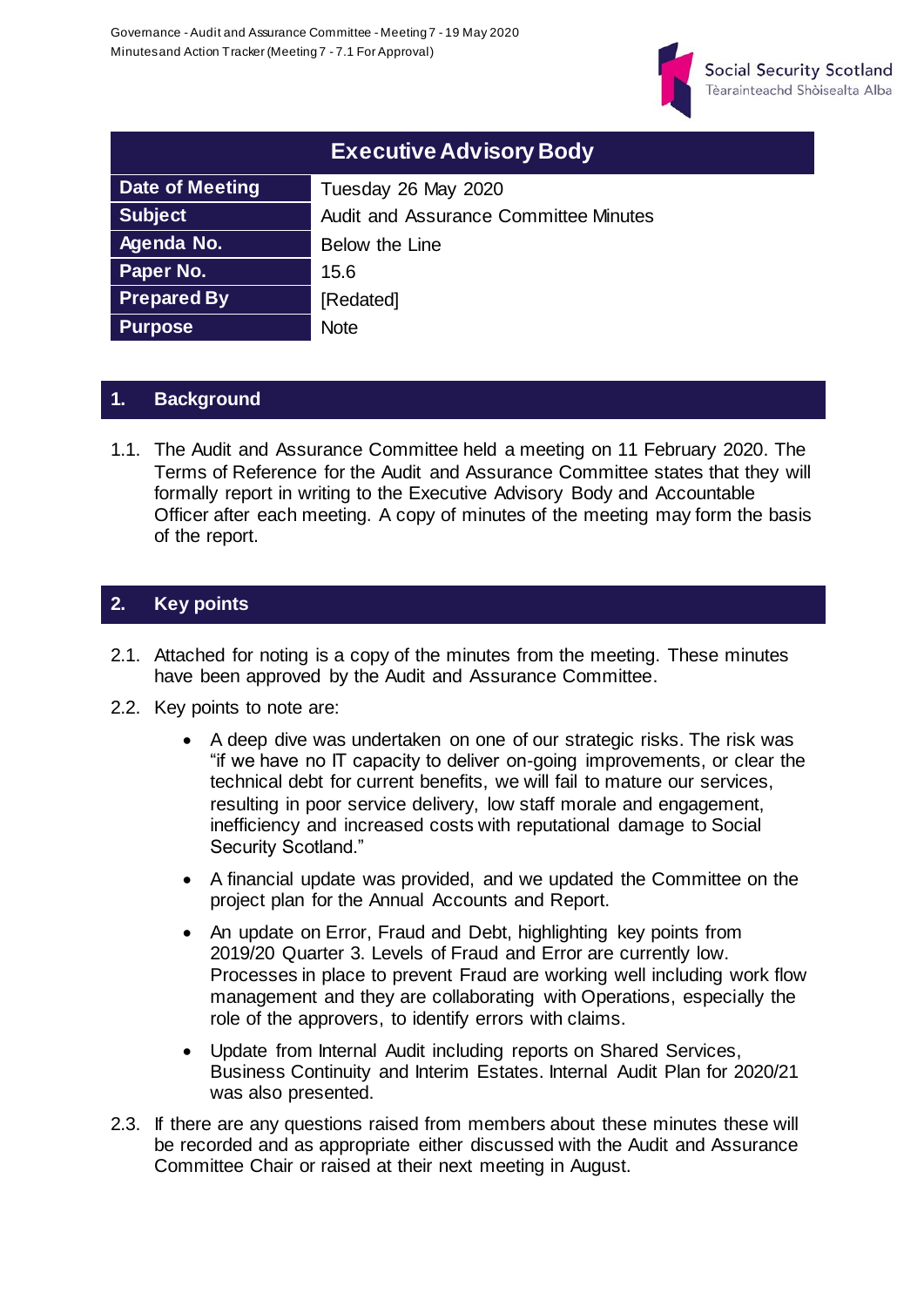

2.4. The Chair of the Audit and Assurance Committee is happy to proceed with publishing minutes after consideration by the Executive Advisory Body, unless they raise issues which needs discussed formally by the Audit and Assurance Committee. If this occurs minutes will be published following their next meeting.

# **3. GOVERNANCE CHECKLIST**

| <b>Strategic</b><br>consideration  | <b>Impact</b>                                                                                                                                                                                             |  |  |  |
|------------------------------------|-----------------------------------------------------------------------------------------------------------------------------------------------------------------------------------------------------------|--|--|--|
| Environment                        | These minutes do not have any environmental<br>implications.                                                                                                                                              |  |  |  |
| Governance                         | These minutes will form that formal record of the Audit and<br>Assurance Committee. They have been approved via<br>correspondence by the Chair and other members of the<br>Audit and Assurance Committee. |  |  |  |
| Data                               | The minutes do not have any data implications.                                                                                                                                                            |  |  |  |
| Finance                            | The minutes do not have any financial implications beyond<br>the fact that financial management will be a standing<br>agenda item for the Audit and Assurance Committee.                                  |  |  |  |
| <b>Staff</b>                       | The minutes do not have any staffing implications.                                                                                                                                                        |  |  |  |
| <b>Equalities</b>                  | The minutes do not have any staffing implications.                                                                                                                                                        |  |  |  |
| <b>Estates</b>                     | The minutes do not have any staffing implications.                                                                                                                                                        |  |  |  |
| Communications and<br>Presentation | Copies of these minutes will be published on the corporate<br>website.                                                                                                                                    |  |  |  |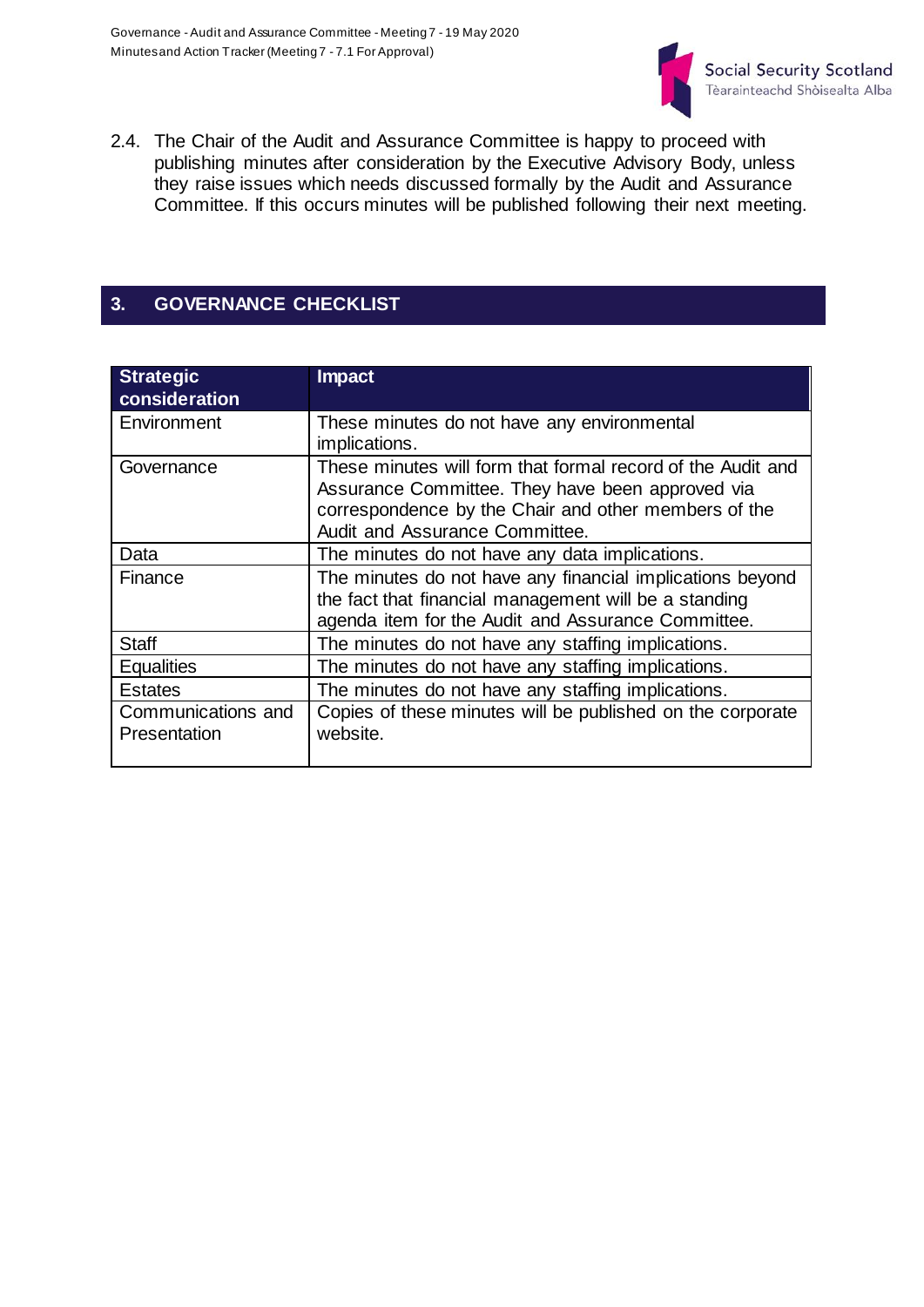

| <b>Audit and Assurance Committee</b>       |                          |  |  |
|--------------------------------------------|--------------------------|--|--|
| Date of Meeting                            | Tuesday 11 February 2020 |  |  |
| Time                                       | $10:30 - 14:00$          |  |  |
| Location<br>Meeting Room 4.7, Dundee House |                          |  |  |

## **Attendees**

#### **Present**

| Chair, Non-Executive Member                           |  |  |
|-------------------------------------------------------|--|--|
| Non-Executive Body Member                             |  |  |
| Non-Executive Body Member (by telephone)              |  |  |
| Non-Executive Body Member                             |  |  |
| Accountable Officer, Chief Executive                  |  |  |
| Deputy Director for Strategy and Client Experience    |  |  |
| Deputy Director of Finance and Corporate Services (by |  |  |
| Head of Finance                                       |  |  |
| Strategy, Policy and Assurance Lead                   |  |  |
| <b>Fraud and Error Lead</b>                           |  |  |
| Corporate Assurance Lead                              |  |  |
|                                                       |  |  |
|                                                       |  |  |
| <b>Assistant Director</b>                             |  |  |
| Senior Audit Manager                                  |  |  |
| Internal Audit Directorate, Scottish Government       |  |  |
| Senior Internal Auditor                               |  |  |
| <b>Internal Auditor</b>                               |  |  |
|                                                       |  |  |
| Risk Co-Ordinator (Item 2 only)                       |  |  |
| Product Lead (for item 2 only)                        |  |  |
|                                                       |  |  |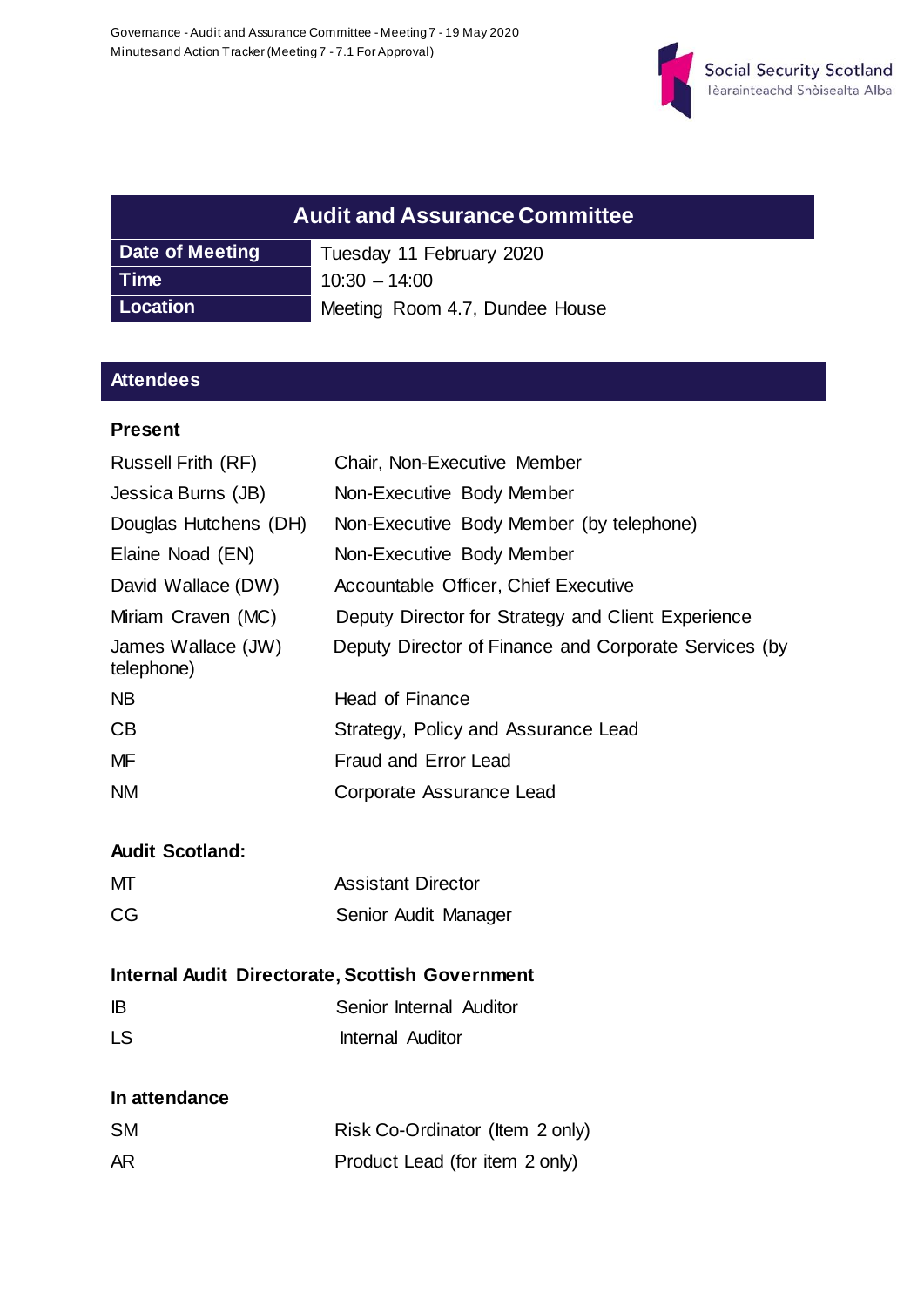

| EM                 | Delivery Manager (for item 2 only)                    |  |  |  |
|--------------------|-------------------------------------------------------|--|--|--|
| LM                 | Senior Service Development Manager (for item 10 only) |  |  |  |
|                    |                                                       |  |  |  |
| <b>Secretariat</b> |                                                       |  |  |  |
| IB(2)              | Governance and Business Co-Ordinator                  |  |  |  |
| <b>Observers</b>   |                                                       |  |  |  |
| <b>RM</b>          | <b>Assistant Risk Coordinator</b>                     |  |  |  |
| <b>Apologies</b>   |                                                       |  |  |  |
| <b>LH</b>          | Corporate Assurance Manager                           |  |  |  |
| FI                 | <b>Senior Auditor</b>                                 |  |  |  |
|                    |                                                       |  |  |  |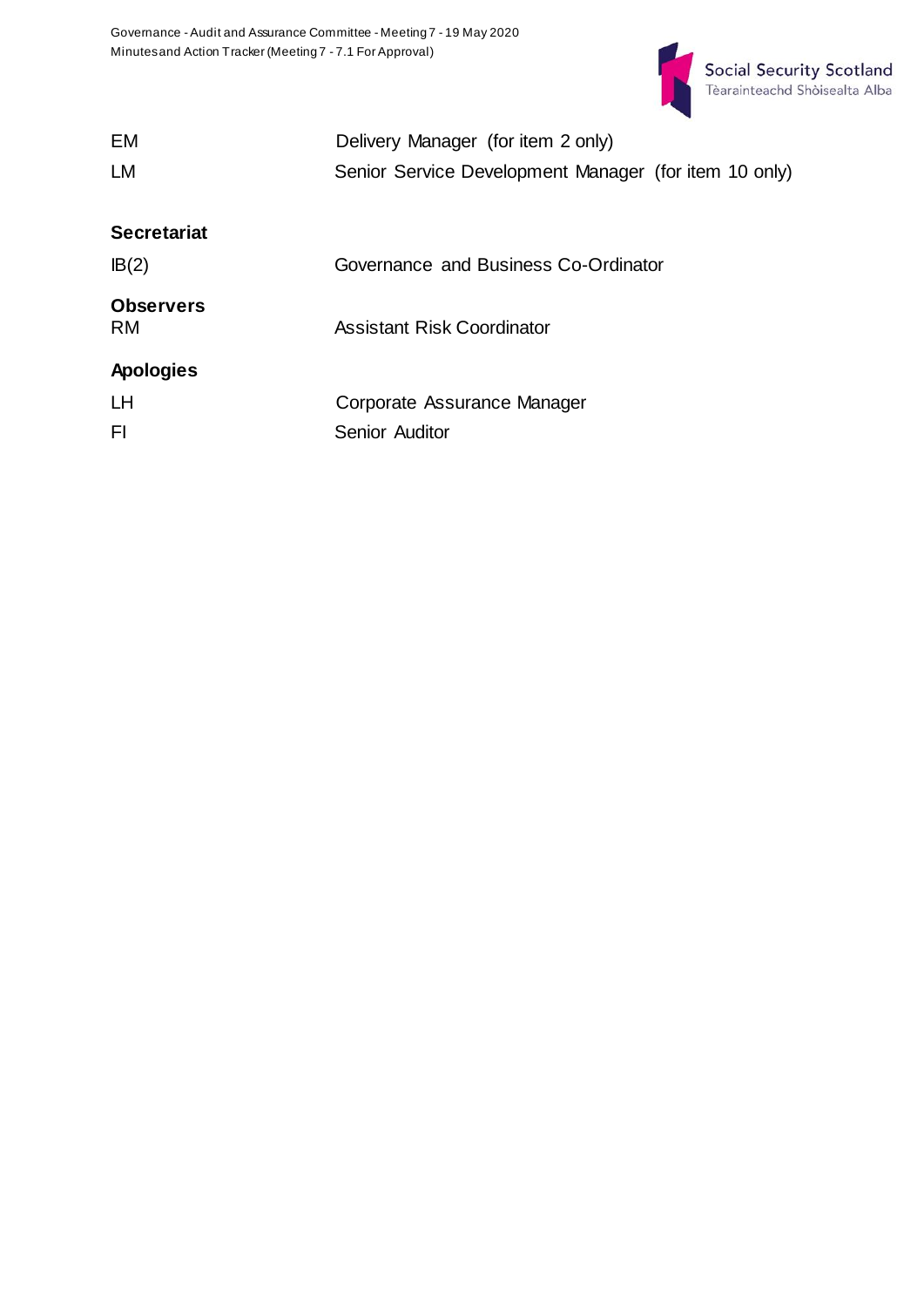

#### **1. Welcome and Conflicts of Interest**

- 1.1. The Chair welcomed everyone to the meeting, introductions were made around the table.
- 1.2. No conflicts of interest were recorded.

# **2. Risk Deep Dive**

- 2.1. SM introduced the deep dive on Strategic Risk AS-R064, which was selected by the Audit and Assurance Committee. The risk is "if we have no IT capacity to deliver on-going improvements, or clear the technical debt for current benefits, we will fail to mature our services, resulting in poor service delivery, low staff morale and engagement, inefficiency and increased costs with reputational damage to Social Security Scotland."
- 2.2. AR and EM presented the overview of the risk and its current and planned mitigations.
- 2.3. EM highlighted the key elements of the risk, noting within an agile environment and the pace of delivery, that there will always be a list of outstanding requirements known as technical debt.
- 2.4. AR discussed the actions in place to mitigate the risk including a seven month improvement window, a Continuous Improvement Initiative and more generally building extra capacity within Social Security Scotland to work on development areas.
- 2.5. They are also implementing a mini release process that involves small regular releases to reduce the technical backlog.
- 2.6. Overall this risk will continue to evolve as priorities change so will be kept under review. The current risk score is however within tolerance.
- 2.7. There was a question on the relationship with the Social Security Programme. It was noted that this is a combined team effort with the Chief Digital Officer, Social Security Scotland and Programme colleagues.
- 2.8. There were also questions on lessons learnt, resourcing and business continuity. It was advised that resourcing is increasing and that yes lessons learnt were being captured and taken into account in the development of new benefits. Assurance was also given that the team were equipped to deal with any outages.
- 2.9. DW added context and advised that at the minute Social Security Scotland get technical expertise from the Chief Digital Office, and that as we grow we will be building capacity so we have our own technical team in the future.
- 2.10. MT advised Audit Scotland is also there to support our work and IB Internal Audit will closely align with the Chief Digital Officer to provide that additional level of assurance.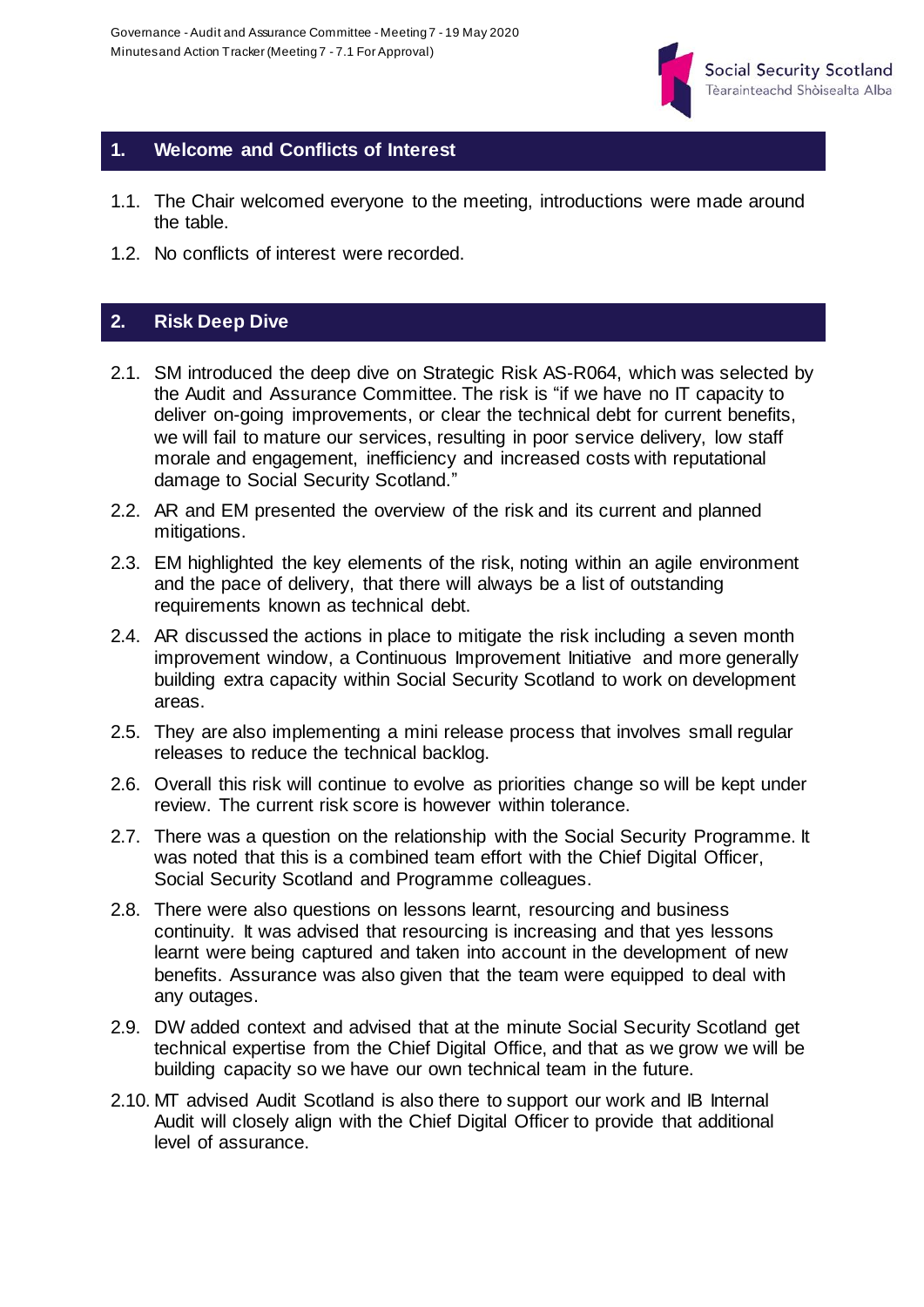

### **3. Minutes and Action Tracker**

- 3.1. The minutes and actions were discussed from the Audit and Assurance Committee meeting held on 19 November 2019.
- 3.2. There was one minor change highlighted and once made the minutes will be published on the Social Security Scotland Website.
- 3.3. The updated Action Tracker was noted and it was agreed to remove two of the ongoing actions which no longer need to be formally tracked.

| Action IB(2) | To remove AP $-$ 13/11/2018 $-$ 14 and AP $-$ 19/0202019 $-$ |
|--------------|--------------------------------------------------------------|
|              | 01 from the Tracker.                                         |

### **4. Financial Update and Annual Accounts**

- 4.1. NB gave an overview of the Financial Report, addressing the feedback from the Audit and Assurance Committee meeting on the 19 November 2019.. NB advised there will be further changes to the report as we take on further devolved benefits.
- 4.2. NB highlighted a slight underspend on Operating Expenditure This is being analysed but she did note that this position may change as there is still recruitment to be completed. Benefit expenditure is also below plan, but expenditure is expected to increase by the end of March 2020.
- 4.3. DH raised a query about VAT recovery for a service, seeking assurance that we would be able to recover this. NB advised that this was being reviewed by HMRC and she wouldupdate the Committee in due course.
- 4.4. NB provided the narrative for the 2019 -2020 Approach to Accounts Preparation and Accounting Policies. Noting the Finance Team conducted a lessons learned exercise on the 2018 – 2019 Annual Report and Accounts Process with colleagues including Audit Scotland.
- 4.5. CB has been working with NB on the formal of the Annual Performance Report. It is intended that this year will present a story of Social Security's year aligned with The Charter Measurement Framework. The report will also need to be accessible and inclusive.
- 4.6. The committee confirmed they are content with the timeline and that the Accounting Policies are appropriate for the 2019 – 2020 accounts.

Action NB To update Committee on VAT recovery when HMRC has made its decision.

### **5. Error, Fraud and Debt Update**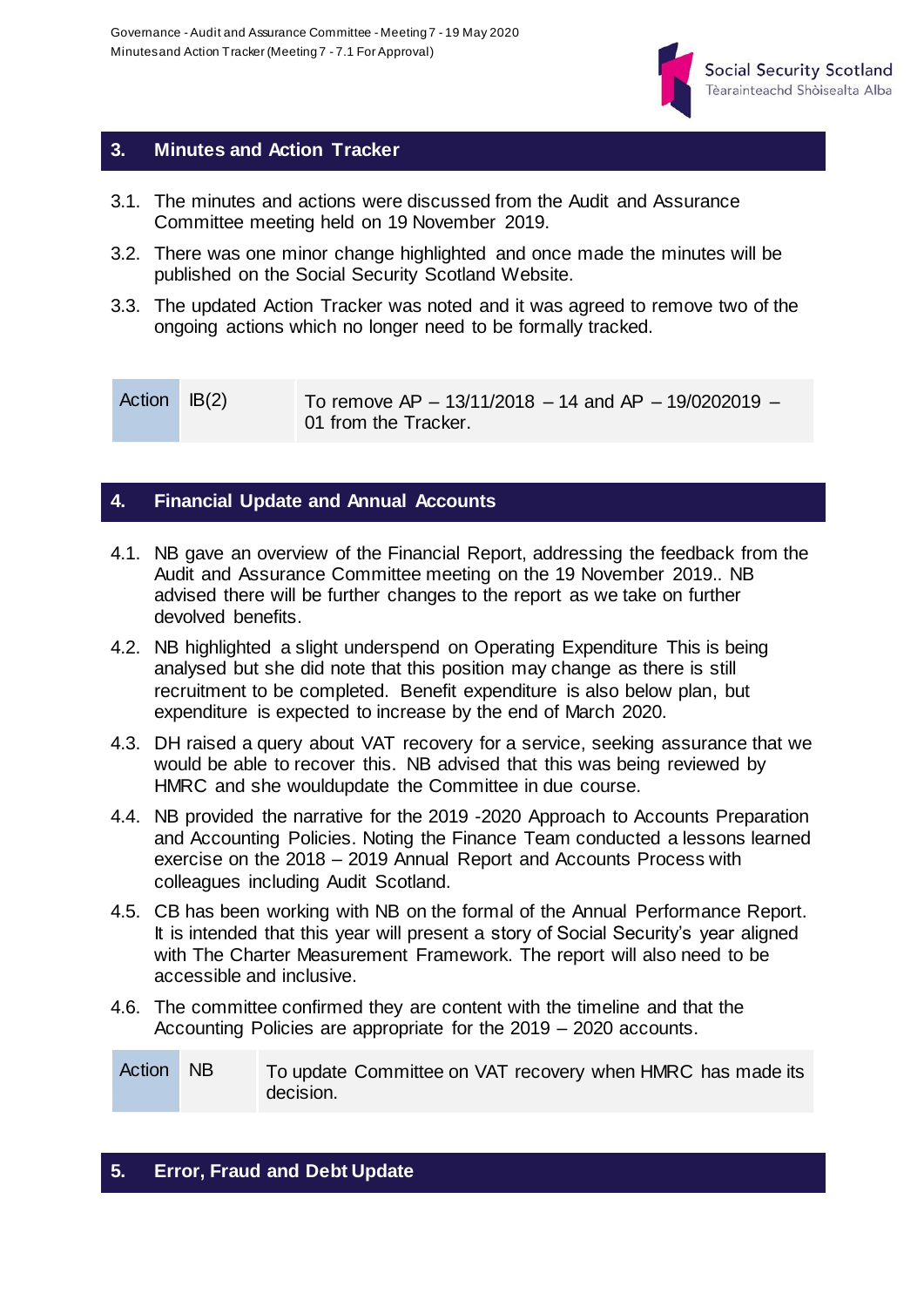

- 5.1. MF gave an update which focused on Error, Fraud and Debt, highlighting key points from 2019/20 Quarter 3.
- 5.2. MF highlighted the levels of Fraud and Error are currently low. Processes in place to prevent Fraud are working well including work flow management and they are collaborating with Operations, especially the role of the approvers, to identify errors with claims.
- 5.3. A prototype Dashboard representing the current work of Fraud and Error was presented and the Committee agreed this would be helpful.

| Action | MF.   | To implement comments/feedback on content of report<br>ahead of next meeting. |
|--------|-------|-------------------------------------------------------------------------------|
| Action | MF/NB | To consider adding fraud debt into the Finance Report.                        |

#### **6. Fraud and Error Code of Practice**

- 6.1. Section 76 of the Social Security (Scotland) Act stipulates that a Code of Practice for Fraud Investigations must be published and laid in Parliament. Social Security Scotland Code of Practice for Investigations will be published on the 14 February 2020. The non-statutory version was published last year.
- 6.2. The Code of Practice for Investigations was noted by the committee.

#### **7. Risk Management Update**

- 7.1. CB provided an update on Risk Management to the Committee.
- 7.2. CB noted the key point is the review of Social Security Scotland's Risk Management Strategy, which is now twelve months old and was agreed at the first Audit and Assurance Committee meeting on the 13 November 2018.
- 7.3. CB highlighted the need to be proactive in our management of risk. CB noted the approach to our risk appetite should be how much risk can we manage rather than trying to reduce all risk. To inform this the Risk Review Group are currently reviewing the risk appetite and the descriptors for each risk category.
- 7.4. CB asked the committee if they would like to be involved in the review, this was agreed.
- 7.5. The committee expressed the need to consider a deep-dive session and or workshop to further discuss the risk associated with the Wave 2 benefits. It was agreed that officials would take this away and consider the best approach to involving both the Audit and Assurance Committee and Executive Advisory Body in this task.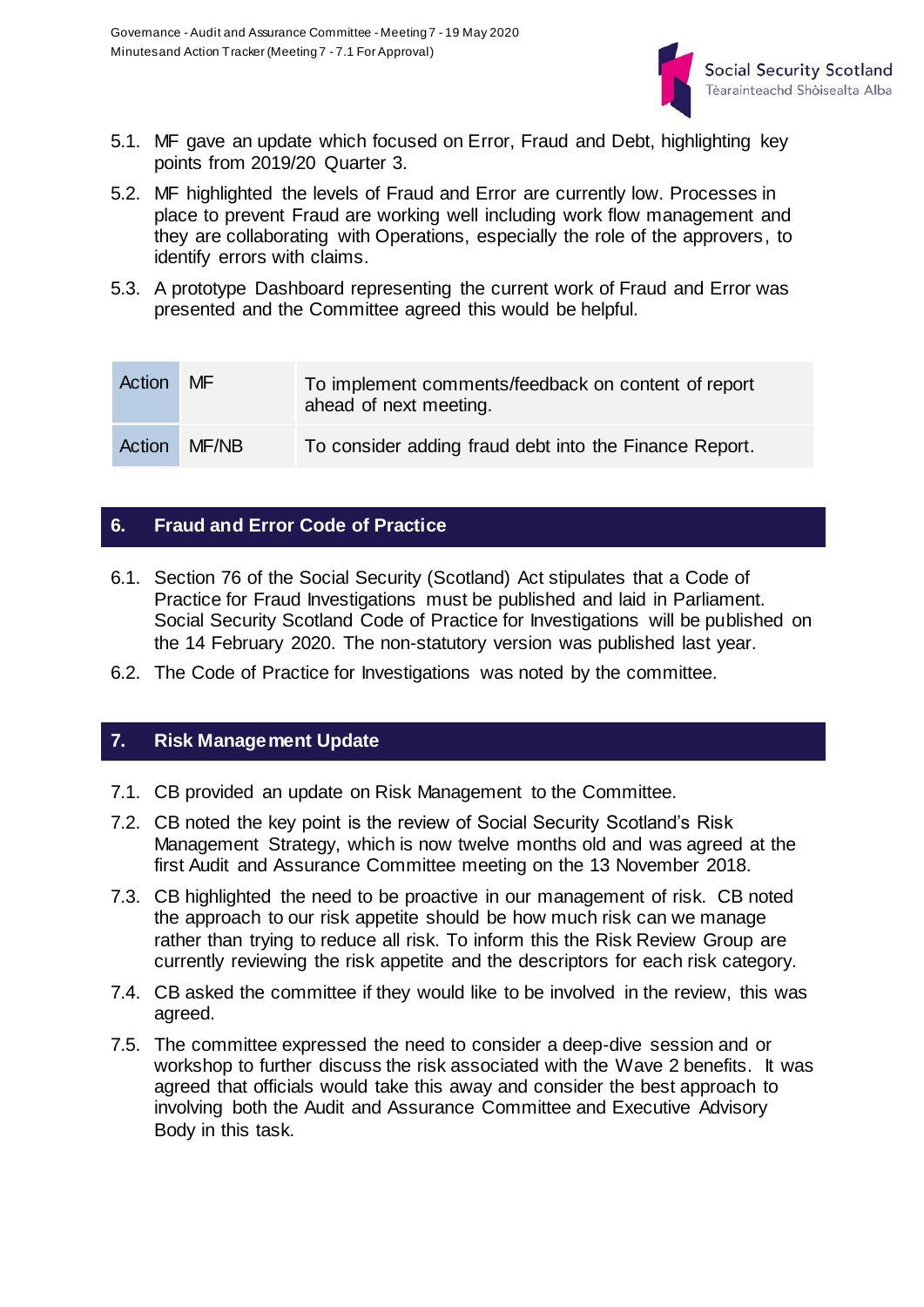

| Action SM |             | Take forward the Review of the Risk Management Strategy.<br>Liaise with Risk Review Group. |  |  |  |
|-----------|-------------|--------------------------------------------------------------------------------------------|--|--|--|
| Action    | MC/CB/IB(2) | Consider structure of a deep-dive session specifically on<br>Wave 2.                       |  |  |  |

### **8. Audit Recommendation Update**

- 8.1. NM provided an Audit Recommendations update. She advised that further engagement with action owners is intended in the next quarter to close off outstanding recommendations and ensure progress is being made.
- 8.2. This report also provides an update on Audit Scotland recommendations as requested by the Committee.
- 8.3. DH asked if the committee should recommend the closure of an action. NM advised Internal Audit undertake follow up reviews, and report on closed actions. The Corporate Assurance function follow up on any outstanding and will report on these within this report.

Action AP To meet with action owners to make sure recommendations are moving forward.

#### **9. Internal Audit Directorate Update**

- 9.1. LS advised that the 2019 2020 plan is progressing well, with Quarter 4 work in progress.
- 9.2. All terms of reference have been agreed for quarter 4 reviews.
- 9.3. There was a follow up undertaken on The Risk Management Review. One has been fully implemented and three partially implemented.
- 9.4. LS advised Internal Audit has been restructured to create a dedicated Scottish Government Core Plan team. This change will have no impact on us and aims to promote a more strategic and joined up approach. IB will lead on this for Social Security Scotland.
- 9.5. Internal Audit Reports on Business Continuity, Shared Services and Interim Estates were presented. These were noted and it was asked that where timescales for actions are further than December 2020, these be split down into specific milestones. The Corporate Assurance Function will follow this up.

| Action NM | Contact Action Owners to highlight action tracking and critical |
|-----------|-----------------------------------------------------------------|
|           | activity.                                                       |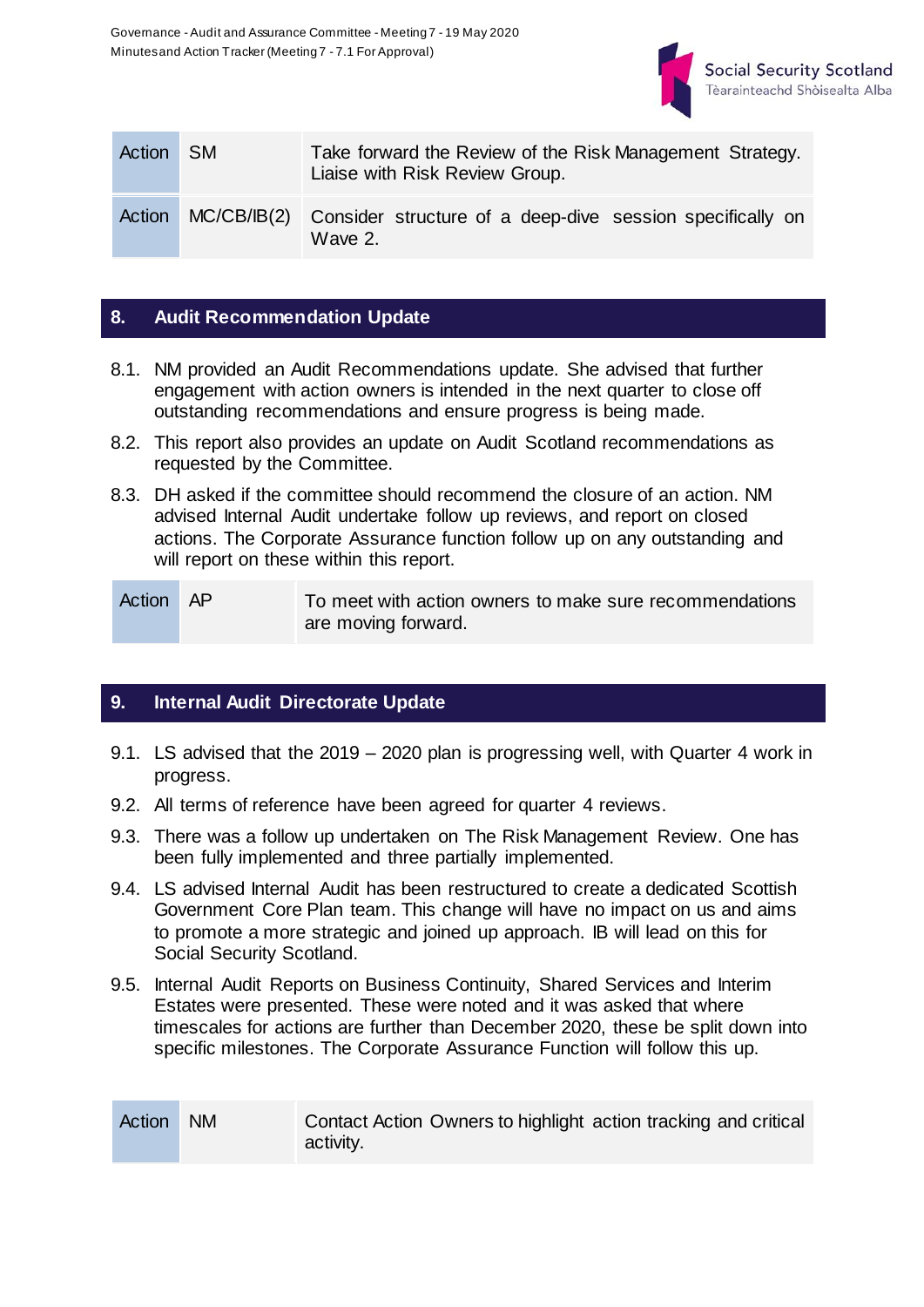

#### **10. Internal Audit Plan 2020/2021**

- 10.1. IB presented to the committee the proposed, risk-based, Internal Audit Plan for 2020/2021.
- 10.2. IB highlighted that the Internal Audit Plan was built with the input the Accountable Social Security's Deputy Directors and the Committee. The Audit Plan is responsive and flexible, it can be updated and changed, following discussion with Social Security's Senior Management to reflect the changing risk environment. The Audit and Assurance Committee would be advised of any changes.
- 10.3. DH asked IB how the Audit Plan linked in with Programme. How do we get the Assurance that we have taken ownership of the risks? IB advised this can be factored in, stating there is a similar proposal in the Scottish Government Delivery Plan.
- 10.4. Further areas of review were highlighted by the Committee, and these will be considered as the Internal Audit Plan evolves over the year.

#### **11. Audit Scotland Update**

- 11.1. CG provided an update on behalf of Audit Scotland.
- 11.2. CG outlined the Draft Audit Plan for Social Security Scotland highlighting the key audit risks and work that will be undertaken in each area.
- 11.3. CG outlined the timescale for the Audit, including presentation to the Audit and Assurance Committee.
- 11.4. CG advised the Audit Fees are £155,165
- 11.5. The Chair noted the quality and direction of the External Audit plan which is currently reflecting the changing nature of Social Security Scotland.
- 11.6. DW noted that the Audit Plan is appropriate for scale and sits well with the work being done now and is right for the future.

| Action CG | To amend naming error. To change Funeral Expenses to |
|-----------|------------------------------------------------------|
|           | <b>Funeral Support Payment.</b>                      |

#### **12. Any Other Business**

12.1. No other business was recorded.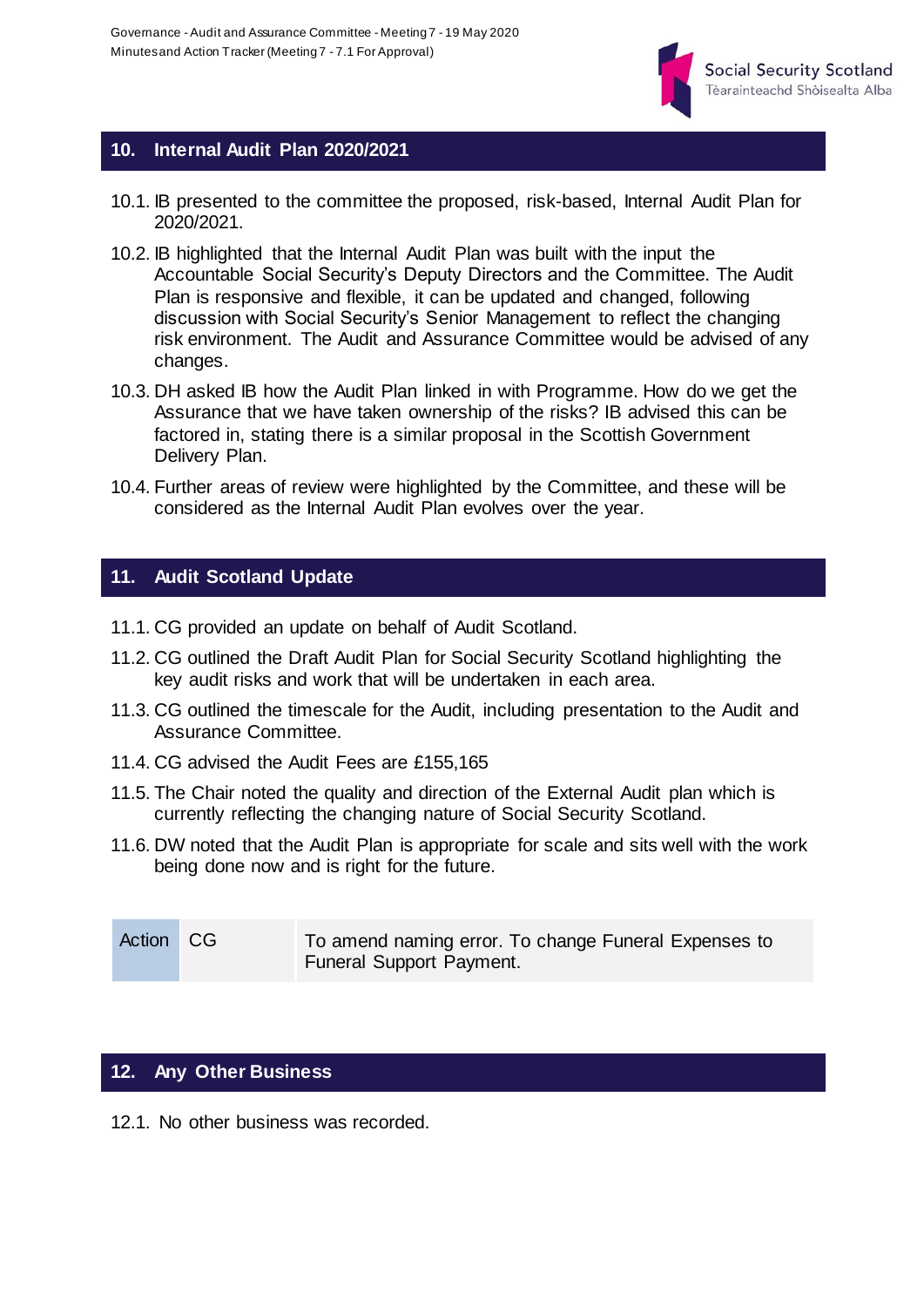

**Date of next meeting:** Tuesday 19 May 2020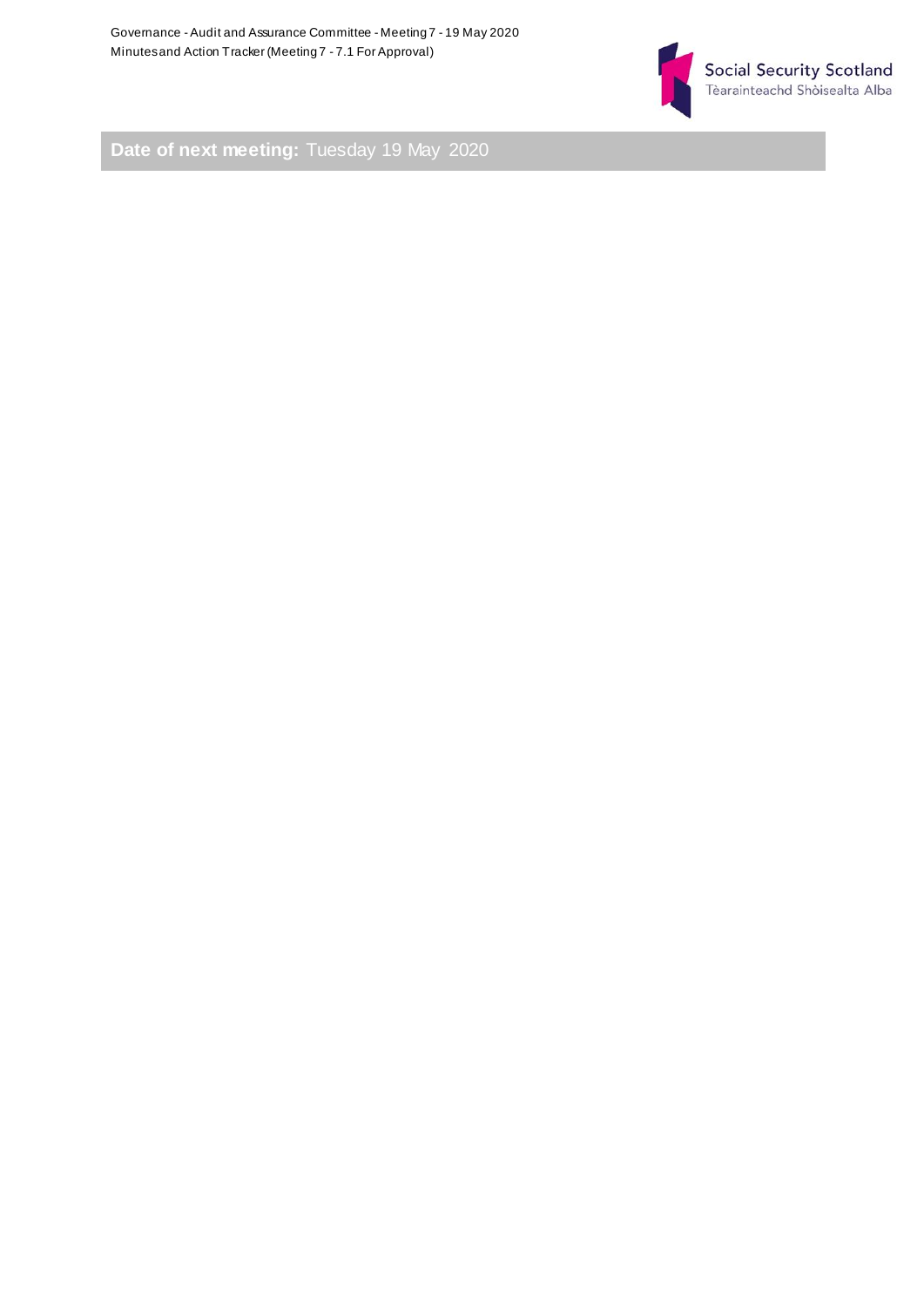

| <b>Action(AP)/Decision(DP)</b> | <b>Detail</b>                                                                                                                            | Owner     | <b>Due Date</b>                     | <b>Status</b>                                                             |
|--------------------------------|------------------------------------------------------------------------------------------------------------------------------------------|-----------|-------------------------------------|---------------------------------------------------------------------------|
| $AP - 19/02/2019 - 05$         | <b>Fraud Code of Practice</b><br>to be considered for<br>future meeting.                                                                 | <b>JW</b> | May 2019 -<br>see status<br>column. | Code of Practice included as agenda<br>item at February committee meeting |
| $AP - 19/11/2019 - 03$         | To design a programme<br>of future risk deep<br>dives to be discussed<br>at each Committee<br>meeting.                                   | <b>SM</b> | <b>Next Meeting</b>                 | In progress                                                               |
| $AP - 19/11/2019 - 07$         | To share register of<br>compliance with<br><b>Executive Advisory</b><br><b>Body Members</b>                                              | <b>LH</b> | Next Meeting                        | In progress                                                               |
| AP - 17/09/2019 - 08           | To invite Executive<br><b>Advisory Body</b><br>Members for volunteers<br>to become a Critical<br><b>Friend for Assurance</b><br>Mapping. | <b>LH</b> | <b>Next Meeting</b>                 | In progress                                                               |
| $AP - 19/11/2019 - 09$         | To implement<br>comments/feedback on<br>content of report ahead<br>of next meeting.                                                      | <b>EP</b> | <b>Next Meeting</b>                 | In progress                                                               |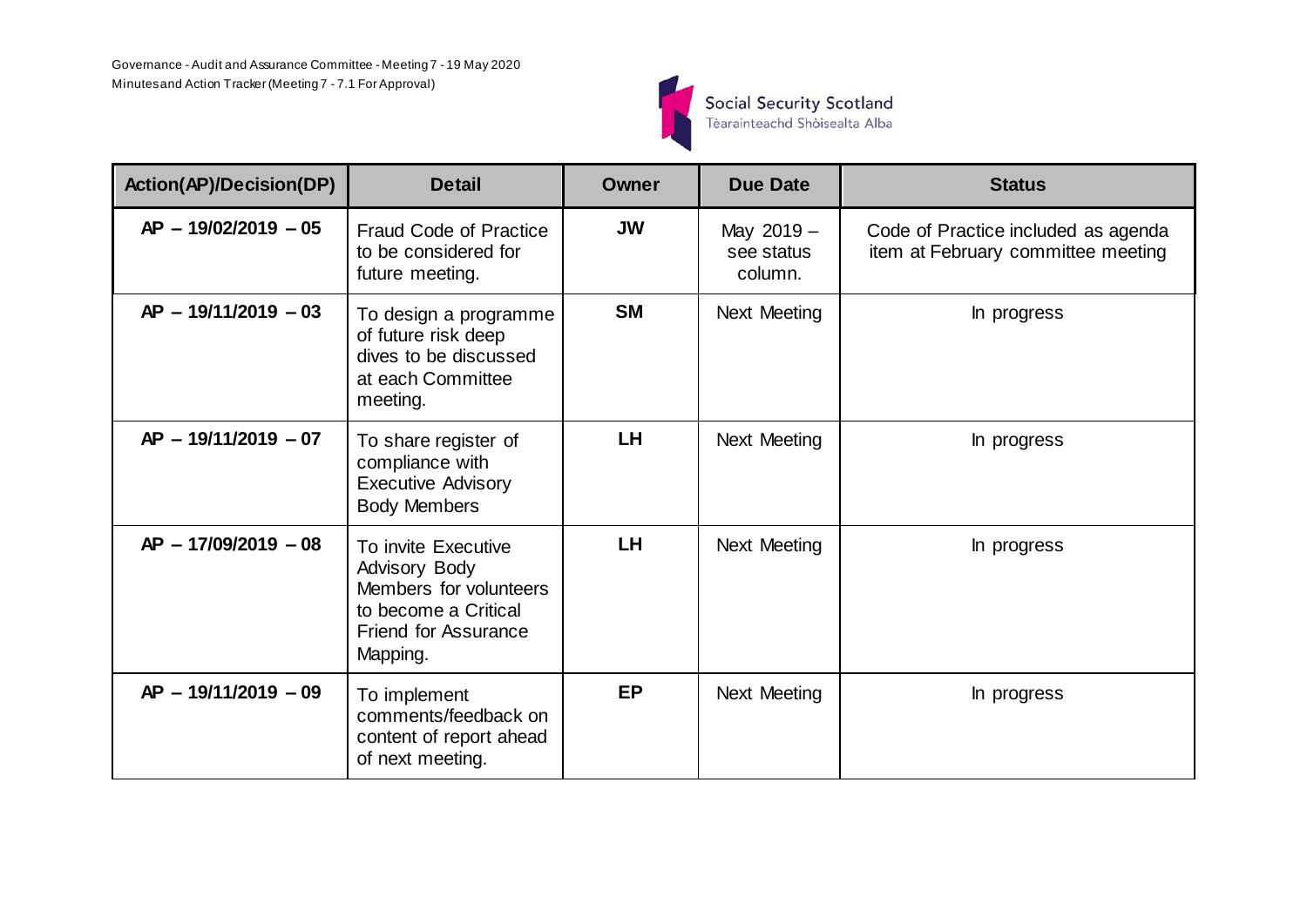

| <b>Action(AP)/Decision(DP)</b> | <b>Detail</b>                                                                                      | Owner        | <b>Due Date</b>     | <b>Status</b> |
|--------------------------------|----------------------------------------------------------------------------------------------------|--------------|---------------------|---------------|
| $AP - 19/11/2019 - 10$         | To pick up Shared<br>Services Review with<br>EN following meeting.                                 | LS and JIJ   | After Meeting       | In progress   |
| AP - 19/11/2019 - 11           | To implement<br>comments/feedback on<br>content of Terms of<br>Reference ahead of<br>next meeting. | <b>LH</b>    | After Meeting       | In progress   |
| AP - 11/02/2020 - 12           | To remove AP -<br>$13/11/2018 - 14$ and<br>$AP - 19/02/2019 - 01$<br>from the Tracker              | IB(2)        | After Meeting       | Completed     |
| AP - 11/02/2020 - 13           | To update Committee<br>on organisations VAT<br>position.                                           | <b>NB</b>    | Next Meeting        | In Progress   |
| AP - 11/02/2020 - 14           | To Implement<br>comments/feedback on<br>content of report ahead<br>of next meeting.                | <b>MF</b>    | <b>Next Meeting</b> | Complete      |
| AP - 11/02/2020 - 15           | To consider adding<br>fraud debt into the<br><b>Finance Report</b>                                 | <b>MF/NB</b> | <b>Next Meeting</b> | In Progress   |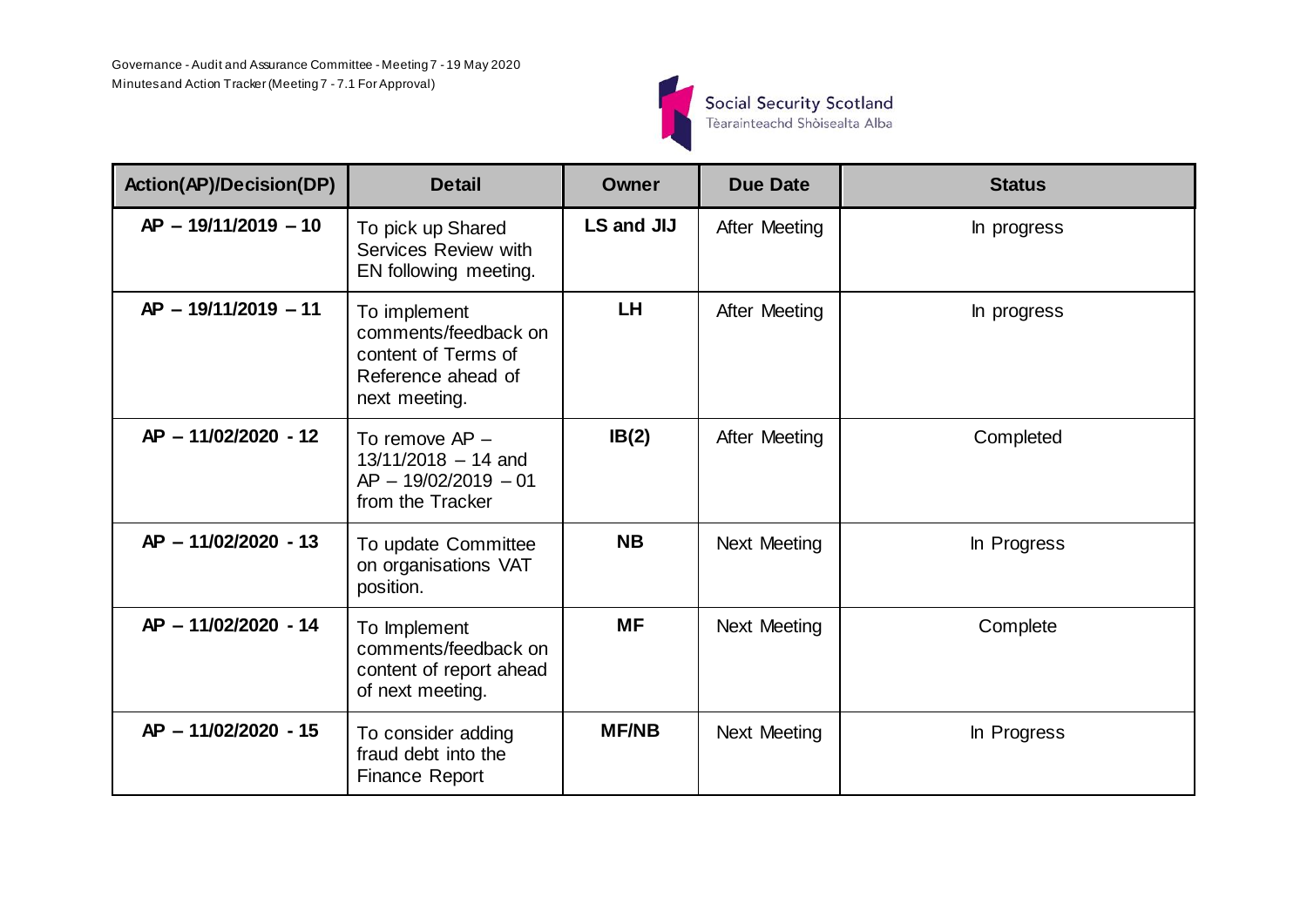

| <b>Action(AP)/Decision(DP)</b> | <b>Detail</b>                                                                                      | Owner       | <b>Due Date</b> | <b>Status</b> |
|--------------------------------|----------------------------------------------------------------------------------------------------|-------------|-----------------|---------------|
| AP - 11/02/2020 - 16           | Take forward the<br>Review of the Risk<br>Management Strategy.<br>Liaise with Risk Review<br>Group | <b>SM</b>   | After Meeting   | In Progress   |
| AP - 11/02/2020 - 17           | Consider structure of a<br>deep-dive session<br>specifically on Wave 2                             | MC/CB/IB(2) | After Meeting   | In Progress   |
| AP - 11/02/2020 - 18           | To meet with action<br>owners to make sure<br>recommendations are<br>moving forward                | AP          | After Meeting   | In Progress   |
| AP - 11/02/2020 - 19           | <b>Contact Action Owners</b><br>to highlight action<br>tracking and critical<br>activity           | <b>NM</b>   | After Meeting   | In Progress   |
| AP - 11/02/2020 - 20           | To amend naming<br>error. To change<br>Funeral Expenses to<br><b>Funeral Support</b><br>Payment    | <b>CG</b>   | After Meeting   | Complete      |